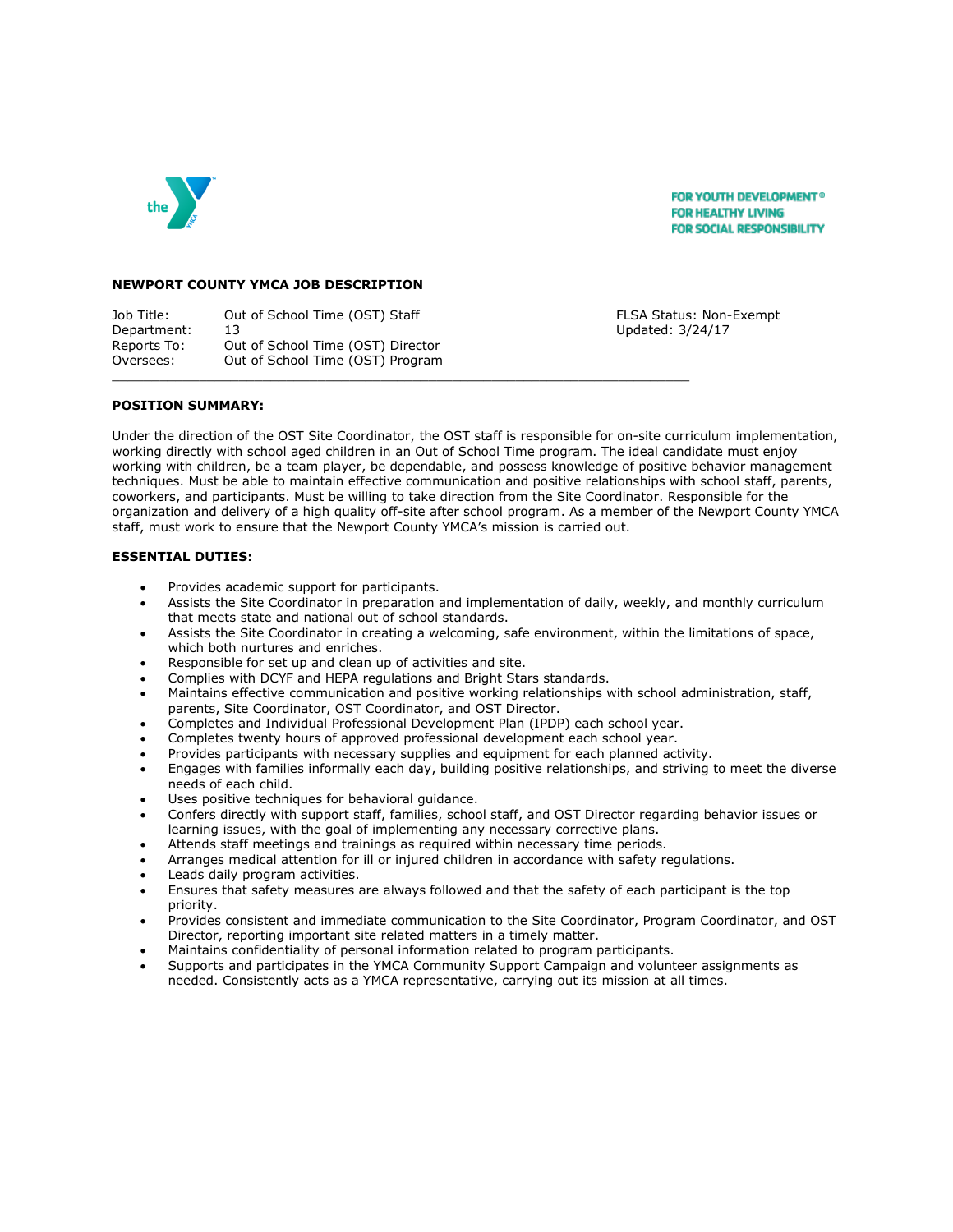# **QUALIFICATIONS:**

- Must be 18 years or older.
- Must have a high school diploma.
- Must have reliable transportation.
- Must possess maturity and excellent decision-making skills.
- Must be able and willing to consistently demonstrate the core values of the YMCA: Respect, Responsibility, Caring, and Honesty.
- Must be dependable and punctual.
- Must have previous experience working in youth development field.
- Must have strong verbal communication skills.
- Must have very strong interpersonal skills, with the ability to relate effectively and professionally to diverse groups of people from all social and economic segments of the community.
- Must have strong customer service skills.
- Must be willing to physically participate in activities with children.
- Must complete Child Abuse Prevention, OSHA training, and YMCA orientation within 30 days of hire, and CPR/First-Aid/AED training within ninety days.
- Must be willing to act as a positive community role model and work to ensure that the mission of the Newport County YMCA is carried out.
- Must have the ability to accept constructive criticism, to engage in self-reflection, and to effectively use feedback to improve job performance.
- Must have enthusiasm, sense of humor, patience, creativity, self-control, good character, judgement, integrity, maturity, flexibility, and adaptability.

#### **PHYSICAL DEMANDS:**

This position requires the ability to lead and participate in a range of activities, in a variety of indoor/outdoor settings. The ability to lift 40lbs. is required. The abilities described here are representative of those that must be met by an employee to successfully perform the essential functions of this job. Reasonable accommodations may be made to enable individuals with disabilities to perform the essential functions.

### **YMCA COMPETENCIES:**

*Mission Advancement:* Models and teaches the Ys values. Ensures a high level of service with a commitment to changing lives. Provides volunteers with orientation, training, development, and recognition. Cultivates relationships to support fund-raising.

*Collaboration:* Champions inclusion activities, strategies, and initiatives. Builds relationships to create small communities. Empathetically listens and communicates for understanding when negotiating and dealing with conflict. Effectively tailors communications to the appropriate audience. Provides staff with feedback, coaching, guidance and support.

*Operational Effectiveness:* Provides others with frameworks for making decisions. Conducts prototypes to support the launching of programs and activities. Develops plans and manages best practices through engagement of team. Effectively creates and manages budgets. Holds staff accountable for high-quality results using a formal process to measure progress.

*Personal Growth:* Shares new insights. Facilitates change; models adaptability and an awareness of the impact of change. Utilizes non-threatening methods to address sensitive issues and inappropriate behavior or performance. Has the functional and technical knowledge and skills required to perform well; uses best practices and demonstrates up-to-date knowledge and skills in technology.